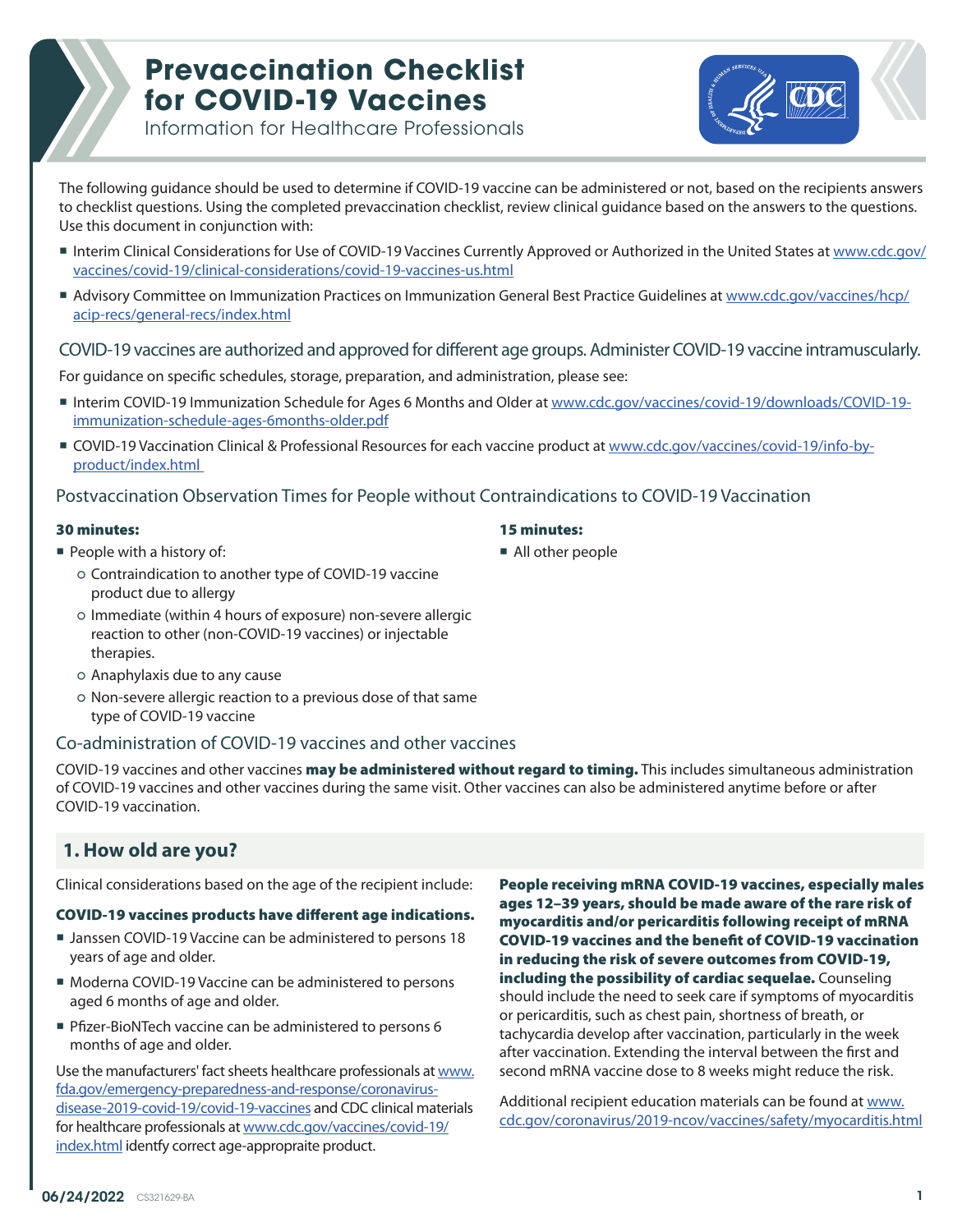Information for Healthcare Professionals



## **2. Are you feeling sick today?**

While there is no evidence acute illness reduces vaccine efficacy or increases adverse reactions, as a precaution, **delay** vaccinating patients with moderate or severe illness until the illness has improved.

#### Defer vaccination of people with current SARS-CoV-2 infection. For those with:

- Symptoms defer vaccination until recovery from the acute illness and isolation has been discontinued.
- Asymptomatic infection, defer vaccination until isolation has been discontinued.

This recommendation applies regardless of whether the SARS-CoV-2 infection occurred before the recipient received an initial dose or between doses. Viral or serological testing to assess for current or prior infection solely for the purpose of vaccinedecision making is not recommended.

People with mild illnesses can be vaccinated. Do not withhold vaccination if a person is taking antibiotics.

#### **3. Have you ever received a dose of COVID-19 vaccine?**

COVID-19 vaccination is recommended for everyone 6 months of age and older. All COVID-19 primary series doses should be the same vaccine product. Booster doses, for eligible persons, may be a different product than the COVID-19 vaccine product used in the primary series (i.e., mix and match may be used for boosters).

 To determine previously administered COVID-19 doses, check medical records, immunization information systems, and vaccination record cards to help determine the initial product received. If the vaccine product for a primary mRNA dose cannot be determined or is no longer available, any available mRNA vaccine may be administered (separate doses by at least 28 days). If a different mRNA COVID-19 vaccine is inadvertently administered for the primary series or additional primary dose, the dose is considered valid, and no additional doses of either product are recommended.

**Use the Interim Immunization Schedule for Ages 6 Months and Older to schedule doses, see [www.cdc.gov/vaccines/](https://www.cdc.gov/vaccines/covid-19/downloads/COVID-19-immunization-schedule-ages-6months-older.pdf) [covid-19/downloads/COVID-19-immunization-schedule](https://www.cdc.gov/vaccines/covid-19/downloads/COVID-19-immunization-schedule-ages-6months-older.pdf)[ages-6months-older.pdf](https://www.cdc.gov/vaccines/covid-19/downloads/COVID-19-immunization-schedule-ages-6months-older.pdf)**

# Persons who ARE moderately or severely immunocompromised

See information outlined in question 4 for vaccination recommendations.

#### Persons who received COVID-19 vaccine outside the United States

The recommendations for people vaccinated outside the United States depend on the vaccine(s) received for the primary series, whether the primary series was completed, and whether a booster dose was received. Current guidance can be found at: [https://www.](https://www.cdc.gov/vaccines/covid-19/clinical-considerations/interim-considerations-us.html#appendix-a) [cdc.gov/vaccines/covid-19/clinical-considerations/interim-considerations-us.html#appendix-a](https://www.cdc.gov/vaccines/covid-19/clinical-considerations/interim-considerations-us.html#appendix-a)

#### Additional information including scheduling, immunocompromising conditions and treatments can be found in:

Interim Clinical Considerations for Use of COVID-19 Vaccines Currently Approved or Authorized in the United States: [www.cdc.gov/](https://www.cdc.gov/vaccines/covid-19/clinical-considerations/covid-19-vaccines-us.html) [vaccines/covid-19/clinical-considerations/covid-19-vaccines-us.html](https://www.cdc.gov/vaccines/covid-19/clinical-considerations/covid-19-vaccines-us.html) 

CDC COVID-19 clinical and professional resources: [www.cdc.gov/vaccines/covid-19/index.html](https://www.cdc.gov/vaccines/covid-19/index.html)

## **4. Do you have a health condition or are you undergoing treatment that makes you moderately or severely immunocompromised?**

People with immunocompromising conditions or people who take immunosuppressive medications or therapies are at increased risk for severe COVID-19 disease. COVID-19 vaccines may be administered to people with underlying medical conditions, such as HIV infection or other immunocompromising conditions, or who take immunosuppressive medications

or therapies, who have no contraindications to vaccination. People can self-report if they are moderately or severely immunocompromised. Vaccinators should not deny COVID-19 vaccination to a person due to lack of documentation of immune status. A 3-dose primary series of recommended for these persons 6 months of age and older. A booster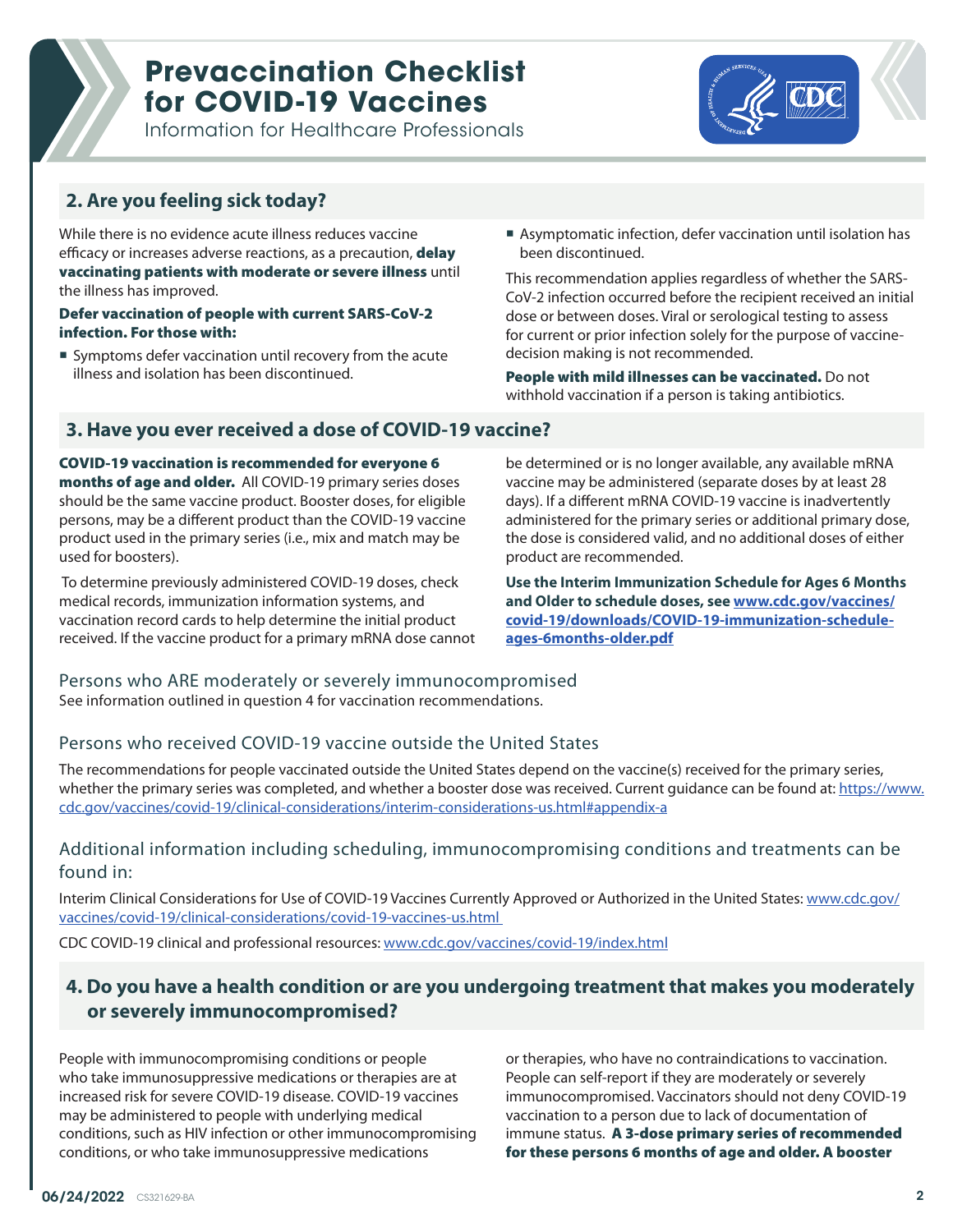Information for Healthcare Professionals



dose is recommended for persons 5 years of age and older. Persons 12 years of age and older should receive a 2nd booster dose.

**Use the Interim Immunization Schedule for Ages 6 Months and Older to schedule doses, see [www.cdc.gov/vaccines/](https://www.cdc.gov/vaccines/covid-19/downloads/COVID-19-immunization-schedule-ages-6months-older.pdf) [covid-19/downloads/COVID-19-immunization-schedule](https://www.cdc.gov/vaccines/covid-19/downloads/COVID-19-immunization-schedule-ages-6months-older.pdf)[ages-6months-older.pdf](https://www.cdc.gov/vaccines/covid-19/downloads/COVID-19-immunization-schedule-ages-6months-older.pdf).**

An mRNA COVID-19 vaccine is preferred over Janssen COVID-19 Vaccine. The same mRNA vaccine product should be used for all primary series doses. If the vaccine product for a primary mRNA dose cannot be determined or is no longer available, any available mRNA vaccine may be administered (separate doses

by at least 28 days). If a different mRNA COVID-19 vaccine is inadvertently administered for the primary series or additional primary dose, the dose is considered valid, and no additional doses of either product are recommended.

Vaccinated people who are moderately or severely immunocompromised should be counseled about the potential for a reduced immune response to COVID-19 vaccines. They and their close contacts should continue to follow current prevention measures ([www.cdc.gov/coronavirus/2019-ncov/prevent](https://www.cdc.gov/coronavirus/2019-ncov/prevent-getting-sick/prevention.html)[getting-sick/prevention.html](https://www.cdc.gov/coronavirus/2019-ncov/prevent-getting-sick/prevention.html)).

### Additional information including scheduling, immunocompromising conditions and treatments can be found in:

Interim Clinical Considerations for Use of COVID-19 Vaccines Currently Approved or Authorized in the United States: [www.cdc.gov/](https://www.cdc.gov/vaccines/covid-19/clinical-considerations/covid-19-vaccines-us.html) [vaccines/covid-19/clinical-considerations/covid-19-vaccines-us.html](https://www.cdc.gov/vaccines/covid-19/clinical-considerations/covid-19-vaccines-us.html) 

CDC COVID-19 clinical and professional resources: [www.cdc.gov/vaccines/covid-19/index.html](https://www.cdc.gov/vaccines/covid-19/index.html)

## **5. Have you received a hematopoietic cell transplant (HCT) or CAR-T-cell therapy since receiving COVID-19 vaccine?**

HCT and CAR-T-cell recipients who received doses of COVID-19 vaccine before or during HCT or CAR-T-cell therapy should be revaccinated with a primary vaccine series at least 3 months (12 weeks) after transplant or CAR-T-cell therapy. Additional information can be found at: Interim Clinical Considerations for Use of COVID-19 Vaccines Currently Approved or Authorized in the United States: [https://www.cdc.gov/vaccines/covid-19/clinical-considerations/interim-considerations-us.html#immunocompromised](https://www.cdc.gov/vaccines/covid-19/clinical-considerations/interim-considerations-us.html#immunoc)

# **6. Have you ever had an allergic reaction to:**

• A component of a COVID-19 vaccine

#### • A previous dose of COVID-19 vaccine

People with a severe allergic reaction<sup>\*</sup> to a previous COVID-19 vaccine dose or a known (diagnosed) allergy to a component of the vaccine have a contraindication to vaccination. People who had an immediate (< 4 hours), but non-severe allergic reaction to a previous dose of COVID-19 vaccine, have a precaution to receiving the same type of COVID-19 vaccine product. Although they can receive the same product, a different COVID-19 vaccine product can also be administered.

People with a contraindication to one type of COVID-19 vaccine (e.g., mRNA) should not receive any doses of that type of vaccine and have a precaution to the other type of vaccine (e.g., Janssen

viral vector). People with a history of immediate allergic reaction to any vaccine other than COVID-19 vaccine or injectable therapy that contains multiple components, one or more of which is a component of a COVID-19 vaccine, have a precaution to vaccination with that COVID-19 vaccine, even if it is unknown which component elicited the allergic reaction.

<sup>\*</sup> When vaccine recipients report a history of an immediate allergic reaction, providers should attempt to determine whether reactions reported following vaccination are consistent with immediate allergic reactions versus other types of reactions commonly observed following vaccination, such as vasovagal reaction or postvaccination side effects (which are not contraindications to receiving the second of an mRNA COVID-19 vaccine dose).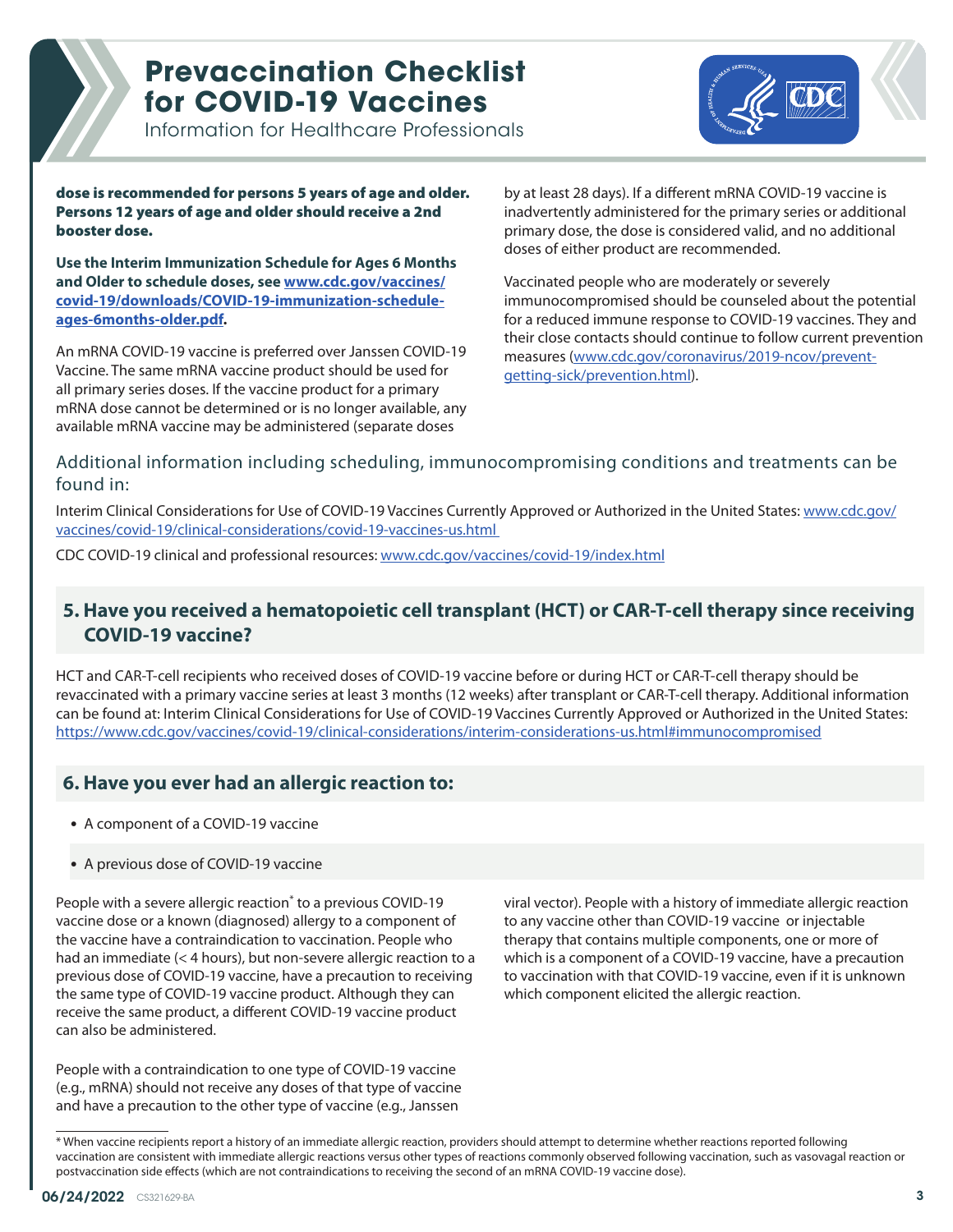Information for Healthcare Professionals



#### COVID-19 Vaccine Components

For list of vaccine components go to [www.fda.gov/emergency-preparedness-and-response/coronavirus-disease-2019-covid-19/](https://www.fda.gov/emergency-preparedness-and-response/coronavirus-disease-2019-covid-19/covid-19-vaccines) [covid-19-vaccines](https://www.fda.gov/emergency-preparedness-and-response/coronavirus-disease-2019-covid-19/covid-19-vaccines)

#### Potential characteristics of allergic reactions, vasovagal reactions, and vaccine side effects following COVID-19 vaccination

In patients who experience post-vaccination symptoms, determining the etiology (including allergic reaction, vasovagal reaction, or vaccine side effects) is important to determine whether a person can receive additional doses of the vaccine. Additional information can be found at Interim Considerations: Preparing for the Potential Management of Anaphylaxis after COVID-19 Vaccination at [www.cdc.gov/vaccines/](https://www.cdc.gov/vaccines/covid-19/clinical-considerations/managing-anaphylaxis.html) [covid-19/clinical-considerations/managing-anaphylaxis.html](https://www.cdc.gov/vaccines/covid-19/clinical-considerations/managing-anaphylaxis.html)

Healthcare professionals should be familiar with identifying severe allergic reactions, including anaphylaxis, and be competent in treating these events at the time of vaccine administration. Appropriate medical treatment for severe allergic reactions must be immediately available in the event that an acute anaphylactic reaction occurs following administration of a COVID-19 vaccine. See Management of Anaphylaxis at COVID-19 Vaccination Sites for additional guidance.

[https://www.cdc.gov/vaccines/covid-19/info-by-product/pfizer/](https://www.cdc.gov/vaccines/covid-19/info-by-product/pfizer/anaphylaxis-management.html) [anaphylaxis-management.html](https://www.cdc.gov/vaccines/covid-19/info-by-product/pfizer/anaphylaxis-management.html)

Syncope may occur in association with injectable vaccines, in particular among adolescents. Procedures should be in place to avoid falling injuries and manage syncopal reactions. All people are recommended to be observed following COVID-19 vaccination for at least 15 minutes. Patients should be seated or lying down for vaccination and during the observation period to decrease the risk for injury should they faint. If syncope develops, patients should be observed until symptoms resolve.

#### **7. Have you ever had an allergic reaction to another vaccine (other than COVID-19 vaccine) or another injectable medication?**

A history of any immediate allergic reaction (onset <4 hours of exposure) to any other vaccine or injectable therapy (i.e., intramuscular, intravenous, or subcutaneous vaccines or therapies not related to a component of COVID-19 vaccines) is a precaution to currently FDA-authorized or -approved COVID-19 vaccines. This also applies if the non-COVID-19 vaccine or therapy has multiple components, one or more of which is a component of a COVID-19 vaccine, and it is unknown which component elicited the allergic reaction. Vaccine may be given, but counsel patients about unknown risks of developing a severe allergic reaction and balance

these risks against the benefits of vaccination. Deferral of vaccination and/or consultation with an allergistimmunologist should be considered. Considerations for vaccination include risk of exposure to SARS-CoV-2, risk of severe disease or death due to COVID-19, previous infection with COVID-19, unknown risk of anaphylaxis following COVID-19 vaccination, and ability of recipient to receive care immediately for anaphylaxis, if necessary. These individuals should be observed for 30 minutes after vaccination.